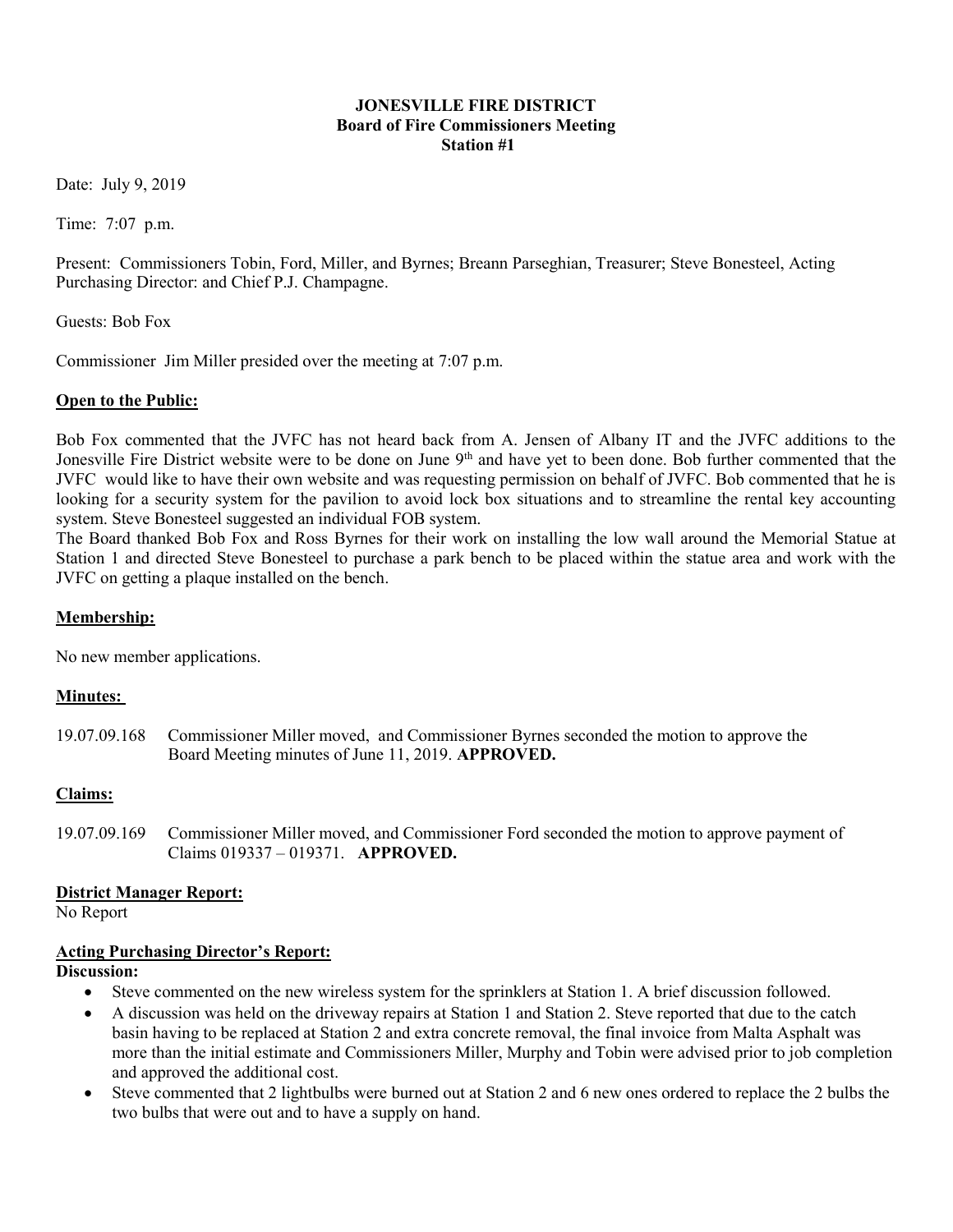- Steve commented on the ongoing gear inspection and that a few sets/pieces of gear were placed out of service. Steve will provide a tally at the next Board Meeting.
- Steve requested approval on the cracked tile replacement project at Station 1. The project will cost \$454.00 for tiles and labor with work to be done by Carpet Master.
- Commissioner Miller commented that we received a compliment from a vendor at Station 2 on the cleanliness of the building.
- 19.07.09.170 Commissioner Tobin moved, and Commissioner Byrnes seconded the motion to approved up to \$500 for the tile replacement project at Station 1 with work to be done by CarpetMaster. APPROVED.
- 19.07.09.171 Commissioner Miller moved, and Commissioner Ford seconded the motion to approve the Acting Purchasing Director's Report. APPROVED.

# Chief's Report:

### Discussion:

- Discussion was held on training requests and use of apparatus requests.
- Chief Champagne commented that the intersection of Rt. 146 and Rt. 146A will be closed during the weekend for the roundabout construction and Commissioner Miller indicated he would contact Highway Superintendent Dahn Bull about allowing us to house one of our apparatus at the Town Garage so Station crews can respond to calls.
- A discussion was held on  $9/11$  event.
- Discussion on request to update Section VIII Officers' Guidelines to add/revise for each officer position the following verbiage or changes:
	- 1.) Stand on Live Fire Training Evolutions 20108 Edition
	- 2.) Firefighter I or equivalent legacy training.
	- 3.) Engineer revise to ICS 100/700
	- 4.) Fire Police Captain & Lieutenant add Basic Exterior Firefighter Operations
	- 5.) Remove Section XX Rules of use of Log Book (no longer applicable)
- Chief commented that VRS provided revised and final specs for the Engines. A discussion followed. Commissioner Miller commented that we will take the next 30 days to look at financing options. Breann commented that she will report back at the August Board Meeting with financing options for the engines as well as general banking interest rate information.
- Chief commented that he is awaiting information from CPHM Ambulance Corps regarding replacement options of the MRXs.
- Chief commented he is awaiting information from J.D. at MES for replacement options for Fire Police vests/jackets.
- Chief commented that Brad Bowers and Nathaniel Kinkaid have been removed from probation and placed on full active status and J. Rybak has been removed from the rolls of JVFD due to inactivity during his probationary period.
- Chief commented that FF D. Ford has requested Reserve Firefighter status for the remainder of 2019.
- Discussion was held on the old five thermal imaging cameras with the consensus to dispose of two of the TIC and keep three TIC for drill training purposes.
- 19.07.09.172 Commissioner Tobin moved, and Commissioner Byrnes seconded the motion to approve the attendance of A. Ritter at the Summer Firefighter I course starting May 28, 2019. APPROVED.
- 19.07.09.173 Commissioner Tobin moved, and Commissioner Byrnes seconded the motion to approve the use of apparatus at the Summer Firefighter I course on July 11, 18, 23 and 25, 2019. APPROVED.
- 19.07.09.174 Commissioner Tobin moved, and Commissioner Byrnes seconded the motion to approve the use of one piece of apparatus on September 29, 2019 at St. Edward's Catholic Church for the Annual Home Show & Pet Festival. APPROVED.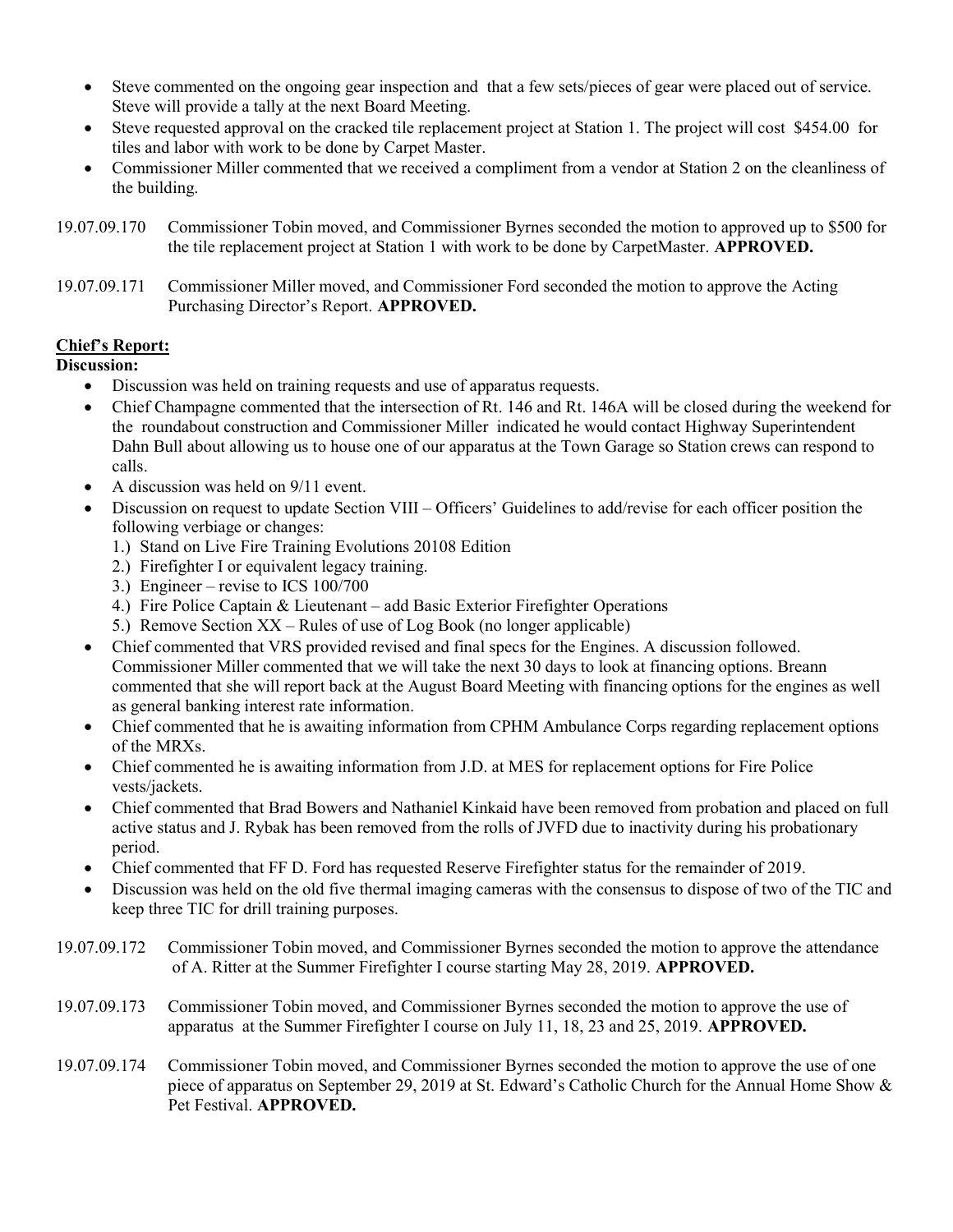- 19.07.09.175 Commissioner Tobin moved, and Commissioner Ford seconded the motion to approve the following changes to the Rules & Regulations as requested by the Chief: APPROVED.
	- Standard on Live Fire Training Evolutions 2018 Edition
	- Firefighter I or equivalent legacy training.
	- Engineer revise to ICS 100/700
	- Fire Police Captain & Lieutenant add Basic Exterior Firefighter Operations
	- Remove Section  $XX$  Rules of use of Log Book (no longer applicable)
- 19.07.09.176 Commissioner Miller moved, and Commissioner Byrnes seconded the motion to approve the proper disposal of two old thermal imaging cameras at the Acting Purchasing Director's discretion. APPROVED.
- 19.07.09.177 Commissioner Tobin moved, and Commissioner Byrnes seconded the motion to approve the Chief's Report. APPROVED.

# Treasurer's Report:

Discussion:

- A discussion was held on Sexual Harassment Interactive Webinar which will be held Sept. 4<sup>th</sup> at Station 1 at 6:30 p.m.
- Breann updated the Board about the Division of Homeland Security Recruitment and Retention Grant status.
- A discussion was held on NYS Archives Grant for records retention with the consensus to apply.
- 19.07.09.178 Commissioner Miller moved, and Commissioner Tobin seconded the motion to approve the Treasurer's Report. APPROVED.

### Committee Reports:

Apparatus:

No report

# Audit/Budget/Insurance:

No Report

### Building and Grounds:

Commissioner Byrnes suggested that the dead shrubs at Station 1 building entrance be removed.

A discussion was held on seal coating the parking lots at both stations with a consensus to get an estimate from Malta Asphalt and two other vendors.

### Capital:

No Report

# Equipment:

No Report

#### Personnel: No Report

Policy & Procedures: No Report